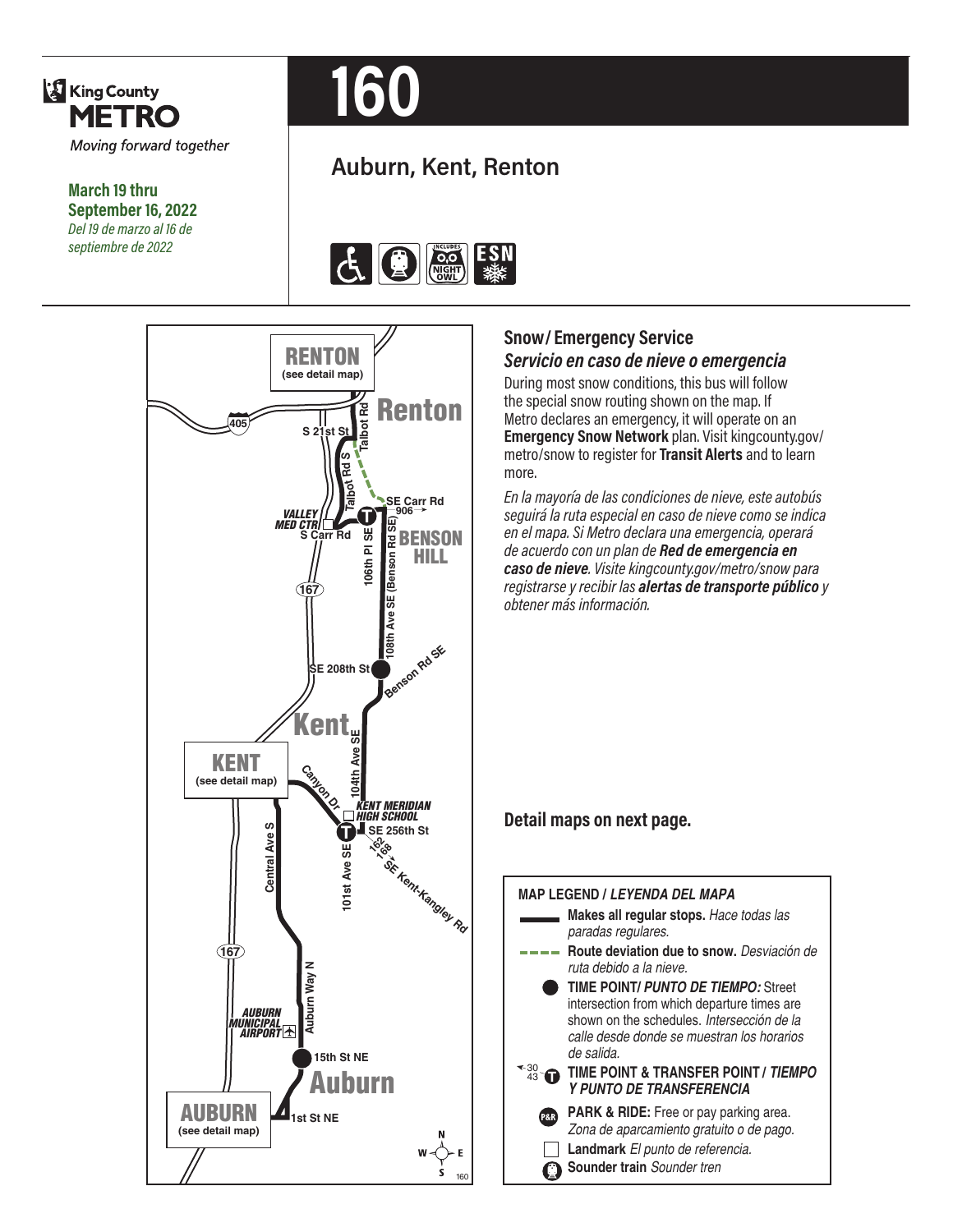





**March 19 thru September 16, 2022 2** *Del 19 de marzo al 16 de septiembre de 2022*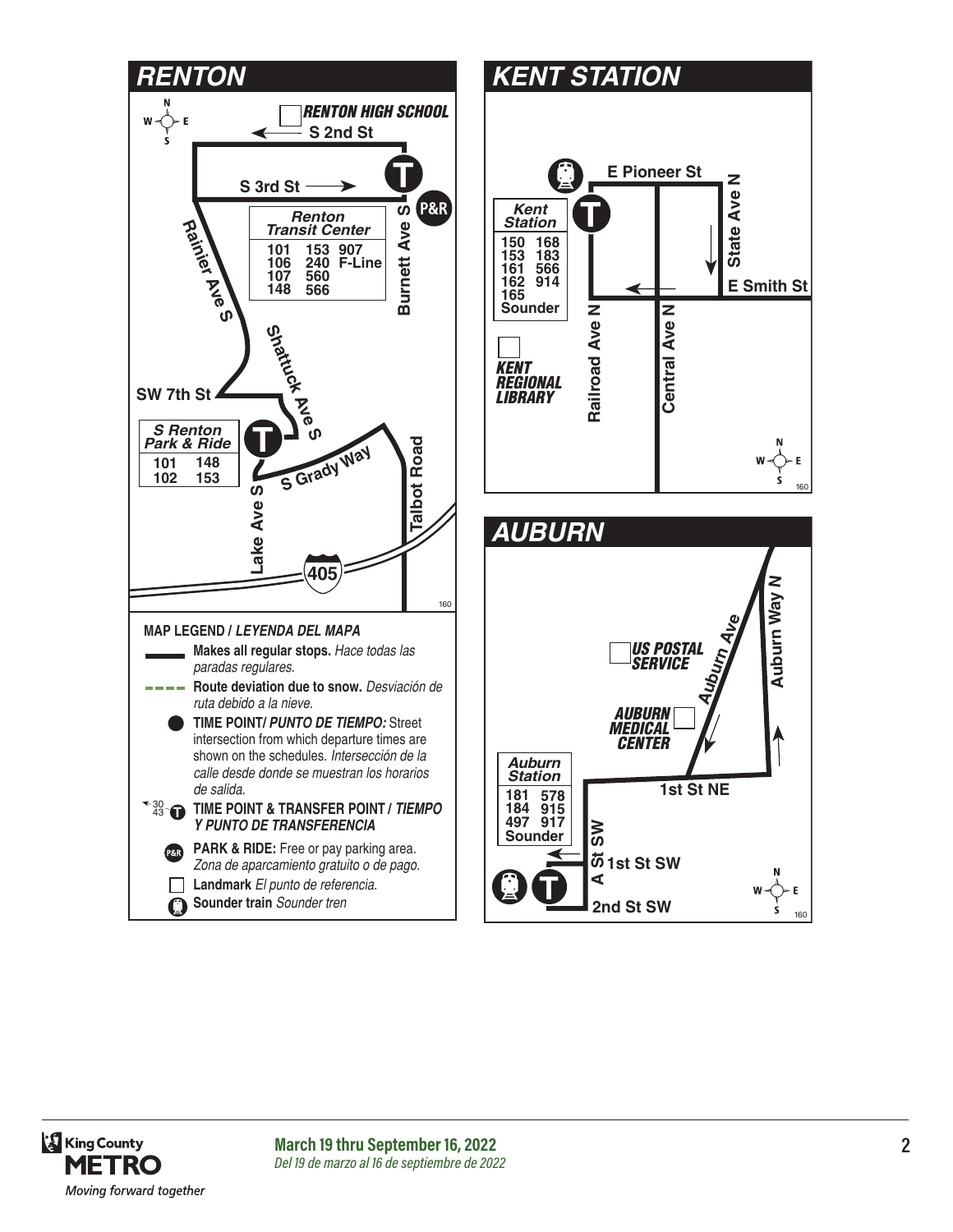#### Route 160 Monday thru Friday to Renton

*Servicio de lunes a viernes a Renton*

|                                   | <b>North</b><br><b>Auburn</b>   |                                |                                         | <b>Kent East Hill</b>            |                                |                              |                           |
|-----------------------------------|---------------------------------|--------------------------------|-----------------------------------------|----------------------------------|--------------------------------|------------------------------|---------------------------|
| Auburn<br><b>Station</b><br>Bay 2 | Auburn<br>Way N &<br>15th St NE | <b>Kent Station</b><br>Bay 3   | <b>SE 256th</b><br>St & 101st<br>Ave SE | 108th Ave<br>SE & SE<br>208th St | SE Carr Rd<br>&<br>106th PI SE | South<br>Renton P&R<br>Bay 2 | <b>Renton TC</b><br>Bay 8 |
| Stop #57774                       | Stop #57902                     | Stop #57453                    | Stop #62234                             | Stop #57210                      | Stop #60320                    | Stop #55938                  | Stop #46465               |
| 4:19                              | 4:24                            | 4:35                           | 4:39                                    | 4:47                             | 4:53                           | 5:03                         | 5:09                      |
| 4:47                              | 4:52                            | 5:05                           | 5:10                                    | 5:18                             | 5:24                           | 5:35                         | 5:41                      |
| 5:17                              | 5:22                            | 5:36                           | 5:42                                    | 5:52                             | 5:59                           | 6:11                         | 6:17                      |
| 5:44                              | 5:50                            | 6:05                           | 6:11                                    | 6:21                             | 6:28                           | 6:40                         | 6:46                      |
| 6:04                              | 6:10                            | 6:26                           | 6:32                                    | 6:43                             | 6:50                           | 7:03                         | 7:10                      |
| 6:17                              | 6:23                            | 6:39                           | 6:45                                    | 6:56                             | 7:03                           | 7:18                         | 7:25                      |
| 6:29                              | 6:35                            | 6:51                           | 6:57                                    | 7:08                             | 7:15                           | 7:30                         | 7:37                      |
| 6:48                              | 6:55                            | 7:11                           | 7:17                                    | 7:28                             | 7:35                           | 7:50                         | 7:58                      |
| 7:01                              | 7:08                            | 7:24                           | 7:30                                    | 7:41                             | 7:48                           | 8:03                         | 8:11                      |
| 7:16                              | 7:23                            | 7:40                           | 7:46                                    | 7:57                             | 8:04                           | 8:18                         | 8:26                      |
| 7:27                              | 7:34                            | 7:51                           | 7:57                                    | 8:08                             | 8:15                           | 8:29                         | 8:37                      |
| 7:46                              | 7:53                            | 8:10                           | 8:16                                    | 8:27                             | 8:34                           | 8:48                         | 8:56                      |
| 8:01                              | 8:08                            | 8:25                           | 8:30                                    | 8:41                             | 8:48                           | 9:01                         | 9:08                      |
| 8:16                              | 8:23                            | 8:40                           | 8:45                                    | 8:56                             | 9:03                           | 9:15                         | 9:22                      |
| 8:31                              | 8:38                            | 8:55                           | 9:00                                    | 9:11                             | 9:18                           | 9:30                         | 9:37                      |
| 8:46                              | 8:53                            | 9:09                           | 9:14                                    | 9:25                             | 9:32                           | 9:44                         | 9:51                      |
| 9:01                              | 9:08                            | 9:24                           | 9:29                                    | 9:40                             | 9:47                           | 9:59                         | 10:06                     |
| 9:16                              | 9:23                            | 9:39                           | 9:44                                    | 9:55                             | 10:02                          | 10:15                        | 10:23                     |
| 9:31<br>9:46<br>9:58              | 9:38<br>9:53<br>10:05           | 9:54<br>10:09<br>10:21         | $\frac{9:59}{10:14}$<br>10:26           | 10:10<br>10:24<br>10:36          | 10:17<br>10:31<br>10:43        | 10:30<br>10:44<br>10:56      | 10:38<br>10:52<br>11:04   |
| 10:13                             | 10:20                           | 10:37                          | 10:42                                   | 10:54                            | 11:01                          | 11:14                        | 11:22                     |
| 10:28                             | 10:35                           | 10:52                          | 10:57                                   | 11:09                            | 11:16                          | 11:29                        | 11:37                     |
| 10:43                             | 10:50                           | 11:07                          | 11:12                                   | 11:24                            | 11:31                          | 11:44                        | 11:52                     |
| 10:58<br>11:13<br>11:28           | 11:05<br>11:20<br>11:35         | $\frac{11:22}{11:37}$<br>11:52 | 11:27<br>11:42<br>11:57                 | 11:39<br>11:54<br>12:09          | 11:46<br>12:01<br>12:16        | 11:59<br>12:14<br>12:29      | 12:07<br>12:22<br>12:37   |
| 11:43                             | 11:50                           | 12:07                          | 12:12                                   | 12:24                            | 12:31                          | 12:44                        | 12:52                     |
| 11:57                             | 12:04                           | 12:21                          | 12:26                                   | 12:38                            | 12:45                          | 12:58                        | 1:06                      |
| 12:12                             | 12:19                           | 12:36                          | 12:41                                   | 12:53                            | 1:00                           | 1:13                         | 1:21                      |
| 12:27                             | 12:34                           | 12:51                          | 12:56                                   | 1:08                             | 1:16                           | 1:29                         | 1:37                      |
| 12:42                             | 12:49                           | 1:06                           | 1:12                                    | 1:24                             | 1:33                           | 1:46                         | 1:54                      |
| 12:57                             | 1:04                            | 1:21                           | 1:27                                    | 1:39                             | 1:48                           | 2:01                         | 2:09                      |
| 1:12                              | 1:19                            | 1:36                           | 1:42                                    | 1:54                             | 2:03                           | 2:16                         | 2:24                      |
| 1:27                              | 1:34                            | 1:51                           | 1:57                                    | 2:09                             | 2:18                           | 2:31                         | 2:39                      |
| 1:42                              | 1:49                            | 2:06                           | 2:12                                    | 2:24                             | 2:33                           | 2:46                         | 2:54                      |
| 1:57                              | 2:05                            | 2:22                           | 2:28                                    | 2:42                             | 2:51                           | 3:05                         | 3:13                      |
| 2:12                              | 2:20                            | 2:37                           | 2:43                                    | 2:57                             | 3:06                           | 3:20                         | 3:28                      |
| 2:27                              | 2:35                            | 2:52                           | 2:58                                    | 3:12                             | 3:21                           | 3:35                         | 3:44                      |
| 2:42                              | 2:50                            | 3:07                           | 3:14                                    | 3:27                             | 3:36                           | 3:50                         | 3:59                      |
| 2:57                              | 3:05                            | 3:22                           | 3:29                                    | 3:42                             | 3:51                           | 4:05                         | 4:14                      |
| 3:12                              | 3:20                            | 3:37                           | 3:44                                    | 3:57                             | 4:06                           | 4:20                         | 4:29                      |
| 3:27                              | 3:35                            | 3:52                           | 3:59                                    | 4:12                             | 4:22                           | 4:36                         | 4:44                      |
| 3:40                              | 3:48                            | 4:05                           | 4:12                                    | 4:25                             | 4:35                           | 4:49                         | 4:57                      |
| 3:55                              | 4:03                            | 4:20                           | 4:27                                    | 4:40                             | 4:50                           | 5:04                         | 5:12                      |
| 4:11                              | 4:19                            | 4:36                           | 4:43                                    | 4:56                             | 5:06                           | 5:20                         | 5:28                      |
| 4:27                              | 4:35                            | 4:52                           | 4:59                                    | 5:12                             | 5:22                           | 5:36                         | 5:44                      |
| 4:42                              | 4:50                            | 5:07                           | 5:14                                    | 5:27                             | 5:37                           | 5:51                         | 5:59                      |
| 4:57                              | 5:05                            | 5:22                           | 5:29                                    | 5:42                             | 5:52                           | 6:06                         | 6:14                      |
| 5:12                              | 5:20                            | 5:36                           | 5:43                                    | 5:56                             | 6:05                           | 6:17                         | 6:25                      |
| 5:29                              | 5:37                            | 5:53                           | 6:00                                    | 6:13                             | 6:22                           | 6:34                         | 6:42                      |
| 5:44                              | 5:52                            | 6:08                           | 6:15                                    | 6:28                             | 6:37                           | 6:49                         | 6:56                      |
| 5:59                              | 6:07                            | 6:23                           | 6:29                                    | 6:42                             | 6:49                           | 7:01                         | 7:08                      |
| 6:14                              | 6:22                            | 6:37                           | 6:43                                    | 6:56                             | 7:03                           | 7:15                         | 7:22                      |
| 6:46                              | 6:54                            | 7:09                           | 7:15                                    | 7:28                             | 7:35                           | 7:47                         | 7:54                      |

|                                                                                        | <b>North</b><br><b>Auburn</b>                                                          |                                                                                         | <b>Kent East Hill</b>                                           |                                                                 |                                                                  |                                                                  |                                                                       |
|----------------------------------------------------------------------------------------|----------------------------------------------------------------------------------------|-----------------------------------------------------------------------------------------|-----------------------------------------------------------------|-----------------------------------------------------------------|------------------------------------------------------------------|------------------------------------------------------------------|-----------------------------------------------------------------------|
| Auburn<br>Station<br>Bay 2                                                             | Auburn<br>Way N &<br>15th St NE                                                        | Kent Station<br>Bay 3                                                                   | <b>SE 256th</b><br>St & 101st<br>Ave SE                         | 108th Ave<br>SE & SE<br>208th St                                | SE Carr Rd<br>&<br>106th PI SE                                   | South<br>Renton P&R<br>Bay 2                                     | <b>Renton TC</b><br>Bay 8                                             |
| Stop #57774                                                                            | Stop #57902                                                                            | Stop #57453                                                                             | Stop #62234                                                     | Stop #57210                                                     | Stop #60320                                                      | Stop #55938                                                      | Stop #46465                                                           |
| 7:16<br>7:49<br>8:20<br>8:50<br>9:20<br>9:51<br>10:51<br>11:46<br>1:05<br>2:04<br>3:08 | 7:23<br>7:56<br>8:26<br>8:56<br>9:26<br>9:57<br>10:57<br>11:52<br>1:10<br>2:09<br>3:13 | 7:38<br>8:10<br>8:40<br>9:10<br>9:40<br>10:10<br>11:10<br>12:05<br>1:21<br>2:20<br>3:24 | 7:43<br>8:15<br>8:45<br>9:15<br>9:45<br>10:15<br>11:15<br>12:10 | 7:54<br>8:26<br>8:56<br>9:26<br>9:55<br>10:24<br>11:24<br>12:19 | 8:00<br>8:32<br>9:02<br>9:32<br>10:00<br>10:29<br>11:29<br>12:24 | 8:12<br>8:43<br>9:13<br>9:43<br>10:11<br>10:40<br>11:39<br>12:34 | 8:19<br>8:50<br>9:20<br>9:50<br>10:18<br>10:47<br>11:46<br>12:41<br>— |
| <b>Bold PM time</b>                                                                    |                                                                                        |                                                                                         |                                                                 |                                                                 |                                                                  |                                                                  |                                                                       |

#### **Holiday Information** *Información sobre días festivos*

This route will operate its Sunday schedule on the following holidays. *Esta ruta operará según su horario de domingo en los siguientes días festivos.*

| <b>Memorial Day</b>     | May 30          |
|-------------------------|-----------------|
| Día de los Caídos       | 30 de mayo      |
| Independence Day        | July 4          |
| Día de la independencia | 4 de julio      |
| Labor Day               | September 5     |
| Día del Trabajo         | 5 de septiembre |

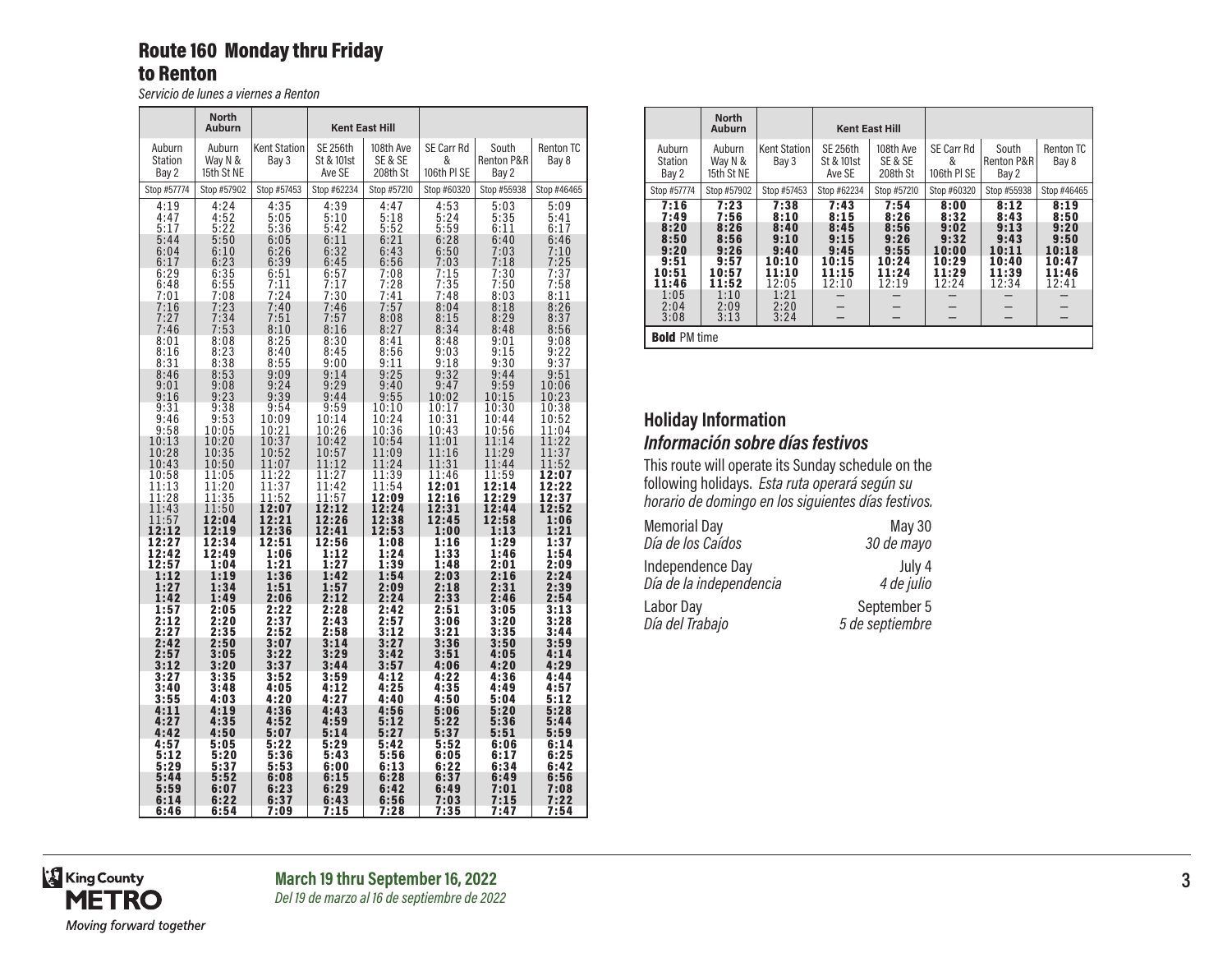#### Route 160 Monday thru Friday to Auburn

*Servicio de lunes a viernes a Auburn*

|                                           |                                           |                                                  |                                           | <b>Kent East Hill</b>                     |                                           | <b>North</b><br>Auburn                           |                                           |
|-------------------------------------------|-------------------------------------------|--------------------------------------------------|-------------------------------------------|-------------------------------------------|-------------------------------------------|--------------------------------------------------|-------------------------------------------|
| <b>Renton TC</b><br>Bay 8                 | South<br>Renton P&R<br>Bay 1              | SE Carr Rd<br>&<br>106th PI SE                   | 108th Ave<br>SE & SE<br>208th St          | <b>SE 256th</b><br>St & 101st<br>Ave SE   | <b>Kent Station</b><br>Bay 1              | Auburn<br>Way N &<br>15th St NE                  | 2nd St SW<br>&<br>A St SW                 |
| Stop #46465                               | Stop #59842                               | Stop #59400                                      | Stop #57350                               | Stop #62198                               | Stop #57451                               | Stop #57901                                      | Stop #57784                               |
| 4:44<br>5:13<br>5:36<br>5:51<br>6:06      | 4:50<br>5:19<br>5:42<br>5:57<br>6:13      | 5:00<br>5:29<br>5:52<br>6:07<br>6:24             | 5:07<br>5:36<br>5:59<br>6:14<br>6:31      | 5:16<br>5:45<br>6:09<br>6:24<br>6:41      | 5:23<br>5:52<br>6:17<br>6:32<br>6:49      | 5:37<br>6:06<br>6:31<br>6:46<br>7:03             | 5:43<br>6:12<br>6:37<br>6:52<br>7:09      |
| 6:21<br>6:36<br>6:50<br>7:04<br>7:20      | 6:28<br>6:43<br>6:57<br>7:11<br>7:28      | 6:39<br>6:54<br>7:08<br>7:22<br>7:40             | 6:46<br>7:01<br>7:15<br>7:29<br>7:47      | 6:56<br>7:11<br>$7:25$<br>$7:39$<br>7:57  | 7:04<br>7:19<br>7:33<br>7:48<br>8:06      | 7:18<br>7:33<br>7:47<br>8:02<br>$8:20$<br>$8:36$ | 7:25<br>7:40<br>7:54<br>8:09<br>8:27      |
| 7:35<br>7:50<br>8:04<br>8:19              | 7:43<br>7:58<br>8:12<br>8:26<br>8:43      | 7:55<br>8:10<br>8:24<br>8:38<br>8:55             | 8:02<br>8:17<br>8:31<br>8:45<br>9:02      | 8:12<br>8:27<br>8:41<br>8:55<br>9:12      | 8:22<br>8:37<br>8:51<br>9:05<br>9:22      | 8:51<br>9:05<br>9:18<br>9:35                     | 8:43<br>8:58<br>9:12<br>9:25<br>9:42      |
| 8:36<br>8:50<br>9:04<br>9:19<br>9:34      | 8:57<br>9:11<br>9:26<br>9:41              | 9:09<br>9:23<br>9:38<br>9:53                     | 9:16<br>9:30<br>9:45<br>10:00             | 9:26<br>9:40<br>9:55<br>10:10             | 9:36<br>9:50<br>10:05<br>10:20            | 9:49<br>10:03<br>10:18<br>10:33                  | 9:56<br>10:10<br>10:25<br>10:40           |
| 9:49<br>10:03<br>10:17<br>10:32           | 9:56<br>10:10<br>10:24<br>10:39           | 10:08<br>10:22<br>10:36<br>10:51                 | 10:15<br>10:29<br>10:43<br>10:58          | 10:25<br>10:39<br>10:53<br>11:08          | 10:35<br>10:49<br>11:03<br>11:18          | 10:48<br>11:04<br>11:18<br>11:33                 | 10:55<br>11:11<br>11:25<br>11:42          |
| 10:48<br>11:04<br>11:19<br>11:33<br>11:47 | 10:55<br>11:11<br>11:26<br>11:40<br>11:55 | 11:07<br>$\frac{11:23}{11:38}$<br>11:52<br>12:07 | 11:14<br>11:30<br>11:45<br>11:59<br>12:14 | 11:24<br>11:40<br>11:55<br>12:09<br>12:24 | 11:34<br>11:50<br>12:05<br>12:19<br>12:34 | 11:49<br>12:05<br>12:20<br>12:34<br>12:49        | 11:58<br>12:14<br>12:29<br>12:42<br>12:57 |
| 12:02<br>12:18<br>12:34<br>12:49          | 12:10<br>12:26<br>12:42<br>12:57          | 12:22<br>12:38<br>12:54                          | 12:29<br>12:45<br>1:01                    | 12:40<br>12:56<br>1:12<br>1:27            | 12:50<br>1:06<br>1:22<br>1:37             | 1:06<br>1:22<br>1:38                             | 1:14<br>1:30<br>1:46                      |
| 1:05<br>1:18<br>1:30<br>1:43              | 1:13<br>1:26<br>1:38<br>1:51              | 1:09<br>1:25<br>1:38<br>1:50<br>2:03             | 1:16<br>1:32<br>1:45<br>1:57<br>2:10      | 1:43<br>1:56<br>2:08<br>2:21              | 1:53<br>2:06<br>2:18<br>2:31              | 1:53<br>2:10<br>2:23<br>2:35<br>2:48             | 2:01<br>2:18<br>2:31<br>2:43<br>2:58      |
| 1:56<br>2:11<br>2:24<br>2:38              | 2:04<br>2:19<br>2:32<br>2:46              | 2:16<br>2:32<br>2:45<br>2:59                     | 2:23<br>2:40<br>2:53<br>3:07              | 2:34<br>2:52<br>3:05<br>3:19              | 2:44<br>3:02<br>3:15<br>3:29              | 3:01<br>3:19<br>3:32<br>3:46                     | 3:11<br>3:29<br>3:42<br>3:56              |
| 2:52<br>3:08<br>3:24                      | 3:00<br>3:16<br>3:32                      | 3:14<br>3:30<br>3:46                             | 3:24<br>3:40<br>3:56                      | 3:37<br>3:53<br>4:09                      | 3:47<br>4:03<br>4:19                      | 4:04<br>4:20<br>4:36                             | 4:14<br>4:30<br>4:46                      |
| 3:41<br>3:56<br>4:12<br>4:27              | 3:49<br>4:04<br>4:20<br>4:35              | 4:03<br>4:18<br>4:35<br>4:50                     | 4:13<br>4:28<br>4:44<br>4:59              | 4:26<br>4:41<br>4:57<br>5:12              | 4:36<br>4:51<br>5:07<br>5:22              | 4:53<br>5:08<br>5:24<br>5:39                     | 5:03<br>5:18<br>5:34<br>5:49              |
| 4:43<br>4:56<br>5:14<br>5:34<br>5:54      | 4:51<br>5:04<br>5:22<br>5:42<br>6:02      | 5:06<br>5:19<br>5:37<br>5:56<br>6:15             | 5:15<br>5:28<br>5:46<br>6:05<br>6:23      | 5:28<br>5:41<br>5:59<br>6:17<br>6:34      | 5:38<br>5:51<br>6:09<br>6:26<br>6:43      | 5:54<br>6:07<br>6:25<br>6:41<br>6:58             | 6:04<br>6:15<br>6:33<br>6:49<br>7:06      |

|                                                                                         |                                                                                         | <b>Kent East Hill</b>                                                                   |                                                                                         |                                                                                          | <b>North</b><br><b>Auburn</b>                                                                            |                                                                                                          |                                                                                                          |  |
|-----------------------------------------------------------------------------------------|-----------------------------------------------------------------------------------------|-----------------------------------------------------------------------------------------|-----------------------------------------------------------------------------------------|------------------------------------------------------------------------------------------|----------------------------------------------------------------------------------------------------------|----------------------------------------------------------------------------------------------------------|----------------------------------------------------------------------------------------------------------|--|
| <b>Renton TC</b><br>Bay 8                                                               | South<br>Renton P&R<br>Bay 1                                                            | SE Carr Rd<br>&<br>106th PI SE                                                          | 108th Ave<br>SE & SE<br>208th St                                                        | SE 256th<br>St & 101st<br>Ave SE                                                         | <b>Kent Station</b><br>Bay 1                                                                             | Auburn<br>Way N &<br>15th St NE                                                                          | 2nd St SW<br>&<br>A St SW                                                                                |  |
| Stop #46465                                                                             | Stop #59842                                                                             | Stop #59400                                                                             | Stop #57350                                                                             | Stop #62198                                                                              | Stop #57451                                                                                              | Stop #57901                                                                                              | Stop #57784                                                                                              |  |
| 6:10<br>6:30<br>6:51<br>7:14<br>7:56<br>8:26<br>8:59<br>9:31<br>10:01<br>11:03<br>12:01 | 6:18<br>6:38<br>6:59<br>7:22<br>8:04<br>8:33<br>9:05<br>9:37<br>10:07<br>11:08<br>12:06 | 6:31<br>6:51<br>7:12<br>7:35<br>8:15<br>8:44<br>9:16<br>9:48<br>10:18<br>11:17<br>12:15 | 6:39<br>6:59<br>7:20<br>7:43<br>8:23<br>8:51<br>9:22<br>9:54<br>10:24<br>11:23<br>12:21 | 6:49<br>7:09<br>7:30<br>7:53<br>8:32<br>9:00<br>9:31<br>10:03<br>10:33<br>11:31<br>12:29 | 6:58<br>7:18<br>7:39<br>8:02<br>8:40<br>9:07<br>9:38<br>10:10<br>10:40<br>11:37<br>12:35<br>1:38<br>2:30 | 7:13<br>7:32<br>7:53<br>8:16<br>8:54<br>9:20<br>9:50<br>10:22<br>10:52<br>11:49<br>12:47<br>1:48<br>2:40 | 7:21<br>7:40<br>8:01<br>8:24<br>9:01<br>9:27<br>9:57<br>10:29<br>10:59<br>11:56<br>12:54<br>1:53<br>2:45 |  |
| <b>Bold PM time</b>                                                                     |                                                                                         |                                                                                         |                                                                                         |                                                                                          |                                                                                                          |                                                                                                          |                                                                                                          |  |

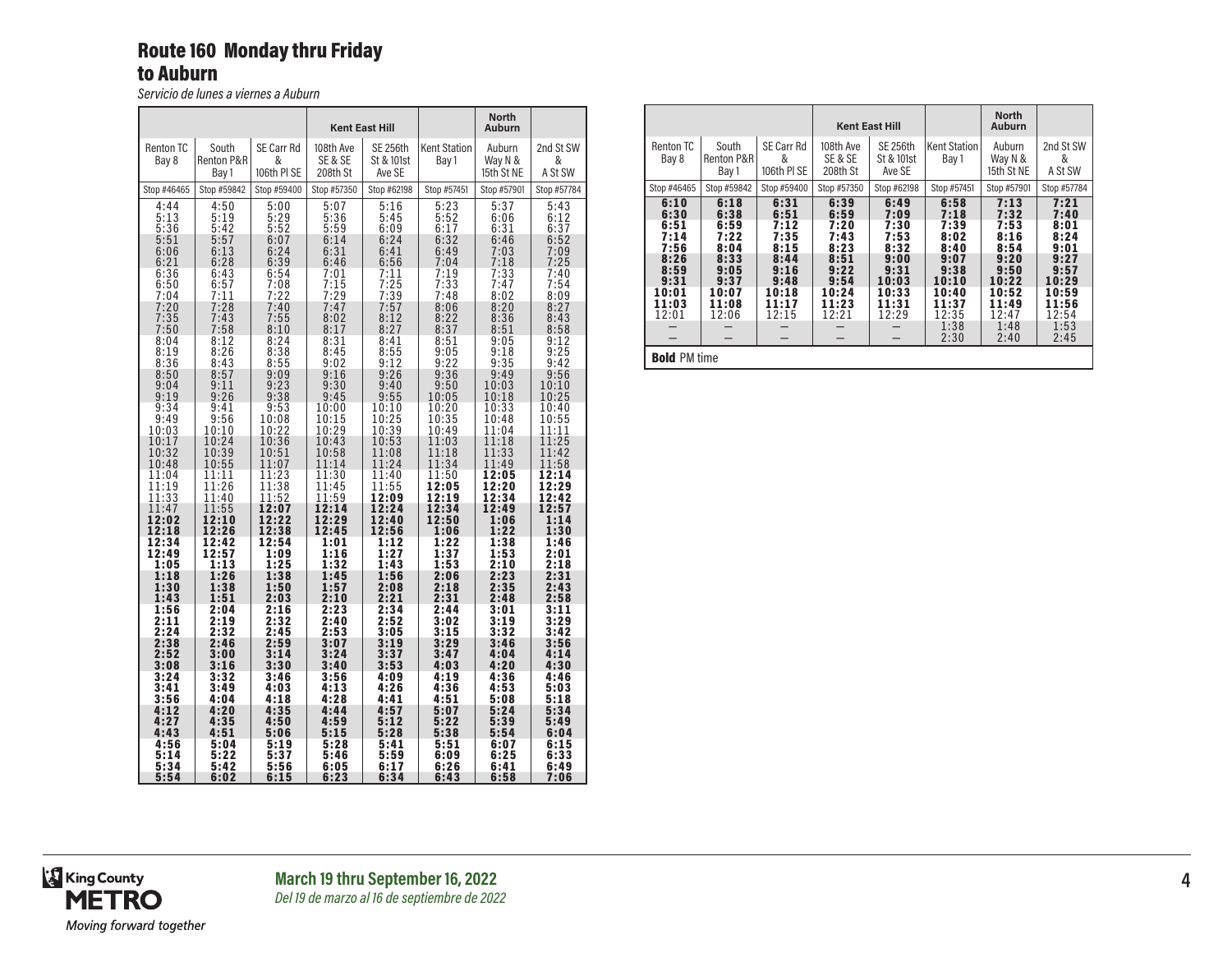#### Route 160 Saturday to Renton

*Servicio de al sábado a Renton*

|                            | <b>North</b><br>Auburn          |                              |                                         | <b>Kent East Hill</b>            |                                |                              |                    |
|----------------------------|---------------------------------|------------------------------|-----------------------------------------|----------------------------------|--------------------------------|------------------------------|--------------------|
| Auburn<br>Station<br>Bay 2 | Auburn<br>Way N &<br>15th St NE | <b>Kent Station</b><br>Bay 3 | <b>SE 256th</b><br>St & 101st<br>Ave SE | 108th Ave<br>SE & SE<br>208th St | SE Carr Rd<br>&<br>106th PI SE | South<br>Renton P&R<br>Bay 2 | Renton TC<br>Bay 8 |
| Stop #57774                | Stop #57902                     | Stop #57453                  | Stop #62234                             | Stop #57210                      | Stop #60320                    | Stop #55938                  | Stop #46465        |
| 5:27                       | 5:33                            | 5:46                         | 5:51                                    | 6:00                             | 6:05                           | 6:14                         | 6:20               |
| 5:55                       | 6:01                            | 6:14                         | 6:19                                    | 6:28                             | 6:33                           | 6:42                         | 6:48               |
| 6:25                       | 6:31                            | 6:44                         | 6:49                                    | 6:58                             | 7:04                           | 7:14                         | 7:20               |
| 6:55                       | 7:01                            | 7:14                         | 7:19                                    | 7:28                             | 7:34                           | 7:44                         | 7:50               |
| 7:24                       | 7:30                            | 7:44                         | 7:49                                    | 7:58                             | 8:05                           | 8:16                         | 8:22               |
| 7:54                       | 8:00                            | 8:14                         | 8:19                                    | 8:28                             | 8:35                           | 8:47                         | 8:53               |
| 8:23                       | 8:30                            | 8:45                         | 8:50                                    | 9:00                             | 9:07                           | 9:19                         | 9:25               |
| 8:52                       | 8:59                            | 9:14                         | 9:19                                    | 9:29                             | 9:36                           | 9:48                         | 9:54               |
| 9:22                       | 9:29                            | 9:45                         | 9:51                                    | 10:02                            | 10:09                          | 10:21                        | 10:27              |
| 9:51                       | 9:58                            | 10:14                        | 10:20                                   | 10:31                            | 10:38                          | 10:51                        | 10:57              |
| 10:21                      | 10:28                           | 10:45                        | 10:51                                   | 11:02                            | 11:10                          | 11:23                        | 11:29              |
| 10:50                      | 10:57                           | 11:14                        | 11:20                                   | 11:31                            | 11:39                          | 11:53                        | 12:00              |
| 11:20                      | 11:27                           | 11:44                        | 11:50                                   | 12:02                            | 12:10                          | 12:24                        | 12:31              |
| 11:50                      | 11:57                           | 12:14                        | 12:20                                   | 12:32                            | 12:40                          | 12:54                        | 1:01               |
| 12:20                      | 12:27                           | 12:44                        | 12:50                                   | 1:02                             | 1:10                           | 1:24                         | 1:32               |
| 12:49                      | 12:56                           | 1:13                         | 1:19                                    | 1:32                             | 1:40                           | 1:54                         | 2:02               |
| 1:19                       | 1:26                            | 1:44                         | 1:50                                    | 2:03                             | 2:11                           | 2:25                         | 2:33               |
| 1:49                       | 1:56                            | 2:14                         | 2:20                                    | 2:33                             | 2:41                           | 2:55                         | 3:03               |
| 2:19                       | 2:26                            | 2:44                         | 2:50                                    | 3:03                             | 3:11                           | 3:24                         | 3:32               |
| 2:49                       | 2:56                            | 3:13                         | 3:19                                    | 3:32                             | 3:40                           | 3:53                         | 4:01               |
| 3:19                       | 3:26                            | 3:43                         | 3:49                                    | 4:02                             | 4:10                           | 4:23                         | 4:31               |
| 3:49                       | 3:56                            | 4:13                         | 4:19                                    | 4:32                             | 4:40                           | 4:53                         | 5:00               |
| 4:19                       | 4:26                            | 4:43                         | 4:49                                    | 5:02                             | 5:10                           | 5:23                         | 5:30               |
| 4:49                       | 4:56                            | 5:13                         | 5:19                                    | 5:31                             | 5:39                           | 5:51                         | 5:58               |
| 5:20                       | 5:27                            | 5:44                         | 5:50                                    | 6:02                             | 6:10                           | 6:22                         | 6:29               |
| 5:50                       | 5:57                            | 6:12                         | 6:18                                    | 6:30                             | 6:38                           | 6:50                         | 6:57               |
| 6:20                       | 6:27                            | 6:42                         | 6:48                                    | 7:00                             | 7:07                           | 7:18                         | 7:25               |
| 6:52                       | 6:59                            | 7:14                         | 7:19                                    | 7:31                             | 7:38                           | 7:49                         | 7:56               |
| 7:23                       | 7:30                            | 7:45                         | 7:50                                    | 8:02                             | 8:09                           | 8:20                         | 8:26               |
| 7:53                       | 8:00                            | 8:15                         | 8:20                                    | 8:31                             | 8:38                           | 8:49                         | 8:55               |
| 8:24                       | 8:31                            | 8:45                         | 8:50                                    | 9:01                             | 9:08                           | 9:19                         | 9:25               |
| 8:56                       | 9:02                            | 9:16                         | 9:21                                    | 9:30                             | 9:37                           | 9:48                         | 9:54               |
| 9:26                       | 9:32                            | 9:46                         | 9:51                                    | 10:00                            | 10:07                          | 10:18                        | 10:24              |
| 9:56                       | 10:02                           | 10:16                        | 10:21                                   | 10:30                            | 10:36                          | 10:47                        | 10:53              |
| 10:27                      | 10:33                           | 10:47                        | 10:52                                   | 11:01                            | 11:07                          | 11:18                        | 11:23              |
| 10:57                      | 11:03                           | 11:16                        | 11:21                                   | 11:30                            | 11:36                          | 11:46                        | 11:51              |
| 11:58<br>12:58<br>2:01     | 12:04<br>1:03<br>2:06           | 12:15<br>1:14<br>2:17        | 12:19<br>$\overline{\phantom{0}}$       | 12:27                            | 12:33                          | 12:43                        | 12:48<br>⋍         |
| 3:12                       | 3:17                            | 3:28                         |                                         |                                  |                                |                              |                    |
| <b>Bold PM time</b>        |                                 |                              |                                         |                                  |                                |                              |                    |

#### Route 160 Saturday to Auburn

*Servicio de al sábado a Auburn*

|                                                                          |                                                                          |                                                                      | <b>Kent East Hill</b>                                                    |                                                                          | <b>North</b><br><b>Auburn</b>                                              |                                                                      |                                                                      |  |  |
|--------------------------------------------------------------------------|--------------------------------------------------------------------------|----------------------------------------------------------------------|--------------------------------------------------------------------------|--------------------------------------------------------------------------|----------------------------------------------------------------------------|----------------------------------------------------------------------|----------------------------------------------------------------------|--|--|
| <b>Renton TC</b><br>Bay 8                                                | South<br><b>Renton P&amp;R</b><br>Bay 1                                  | SE Carr Rd<br>&<br>106th PI SE                                       | 108th Ave<br>SE & SE<br>208th St                                         | <b>SE 256th</b><br>St & 101st<br>Ave SE                                  | <b>Kent Station</b><br>Bay 1                                               | Auburn<br>Way N &<br>15th St NE                                      | 2nd St SW<br>&<br>A St SW                                            |  |  |
| Stop #46465                                                              | Stop #59842                                                              | Stop #59400                                                          | Stop #57350                                                              | Stop #62198                                                              | Stop #57451                                                                | Stop #57901                                                          | Stop #57784                                                          |  |  |
| 5:00<br>5:30<br>6:00<br>6:31<br>$7:00$<br>$7:32$<br>8:01<br>8:31<br>8:45 | 5:05<br>5:35<br>6:05<br>6:36<br>$7:05$<br>$7:37$<br>8:07<br>8:37<br>8:51 | 5:14<br>5:44<br>6:14<br>6:45<br>7:14<br>7:46<br>8:17<br>8:47<br>9:01 | 5:20<br>5:50<br>6:21<br>6:52<br>$7:21$<br>$7:53$<br>8:24<br>8:54<br>9:08 | 5:29<br>5:59<br>6:30<br>7:01<br>7:30<br>8:02<br>8:33<br>$9:03$<br>$9:18$ | 5:35<br>6:05<br>6:37<br>$7:08$<br>$7:37$<br>$8:09$<br>8:40<br>9:10<br>9:25 | 5:46<br>6:16<br>6:48<br>7:20<br>7:50<br>8:22<br>8:54<br>9:24<br>9:39 | 5:52<br>6:22<br>6:54<br>7:26<br>7:56<br>8:29<br>9:01<br>9:31<br>9:46 |  |  |
| 9:16                                                                     | 9:22                                                                     | 9:33                                                                 | 9:41                                                                     | 9:51                                                                     | 9:58                                                                       | 10:12                                                                | 10:20                                                                |  |  |
| 9:45                                                                     | 9:51                                                                     | 10:02                                                                | 10:10                                                                    | 10:20                                                                    | 10:28                                                                      | 10:44                                                                | 10:52                                                                |  |  |
| 10:15                                                                    | 10:21                                                                    | 10:32                                                                | 10:40                                                                    | 10:50                                                                    | 10:58                                                                      | 11:14                                                                | 11:22                                                                |  |  |
| 10:45                                                                    | 10:52                                                                    | 11:03                                                                | 11:11                                                                    | 11:22                                                                    | 11:30                                                                      | 11:46                                                                | 11:54                                                                |  |  |
| 11:16                                                                    | 11:24                                                                    | 11:36                                                                | 11:44                                                                    | 11:55                                                                    | 12:04                                                                      | 12:20                                                                | 12:28                                                                |  |  |
| 11:45                                                                    | 11:53                                                                    | 12:05                                                                | 12:13                                                                    | 12:24                                                                    | 12:33                                                                      | 12:49                                                                | 12:57                                                                |  |  |
| 12:16                                                                    | 12:24                                                                    | 12:36                                                                | 12:44                                                                    | 12:55                                                                    | 1:04                                                                       | 1:20                                                                 | 1:28                                                                 |  |  |
| 12:48                                                                    | 12:56                                                                    | 1:08                                                                 | 1:16                                                                     | 1:27                                                                     | 1:36                                                                       | 1:52                                                                 | 2:00                                                                 |  |  |
| 1:18                                                                     | 1:26                                                                     | 1:38                                                                 | 1:46                                                                     | 1:57                                                                     | 2:06                                                                       | 2:22                                                                 | 2:30                                                                 |  |  |
| 1:48                                                                     | 1:56                                                                     | 2:08                                                                 | 2:17                                                                     | 2:28                                                                     | 2:37                                                                       | 2:53                                                                 | 3:01                                                                 |  |  |
| 2:19                                                                     | 2:27                                                                     | 2:39                                                                 | 2:48                                                                     | 2:59                                                                     | 3:08                                                                       | 3:23                                                                 | 3:30                                                                 |  |  |
| 2:49                                                                     | 2:57                                                                     | 3:09                                                                 | 3:18                                                                     | 3:29                                                                     | 3:38                                                                       | 3:53                                                                 | 4:00                                                                 |  |  |
| 3:19                                                                     | 3:27                                                                     | 3:39                                                                 | 3:48                                                                     | 3:59                                                                     | 4:08                                                                       | 4:23                                                                 | 4:30                                                                 |  |  |
| 3:49                                                                     | 3:57                                                                     | 4:09                                                                 | 4:17                                                                     | 4:28                                                                     | 4:36                                                                       | 4:51                                                                 | 4:58                                                                 |  |  |
| 4:19                                                                     | 4:27                                                                     | 4:39                                                                 | 4:47                                                                     | 4:58                                                                     | 5:06                                                                       | 5:22                                                                 | 5:30                                                                 |  |  |
| 4:51                                                                     | 4:59                                                                     | 5:11                                                                 | 5:19                                                                     | 5:30                                                                     | 5:38                                                                       | 5:54                                                                 | 6:02                                                                 |  |  |
| 5:20                                                                     | 5:28                                                                     | 5:40                                                                 | 5:48                                                                     | 5:58                                                                     | 6:06                                                                       | 6:22                                                                 | 6:30                                                                 |  |  |
| 5:51                                                                     | 5:59                                                                     | 6:11                                                                 | 6:19                                                                     | 6:29                                                                     | 6:37                                                                       | 6:52                                                                 | 7:00                                                                 |  |  |
| 6:18                                                                     | 6:26                                                                     | 6:38                                                                 | 6:46                                                                     | 6:56                                                                     | 7:04                                                                       | 7:19                                                                 | 7:27                                                                 |  |  |
| 6:46                                                                     | 6:54                                                                     | 7:06                                                                 | 7:13                                                                     | 7:23                                                                     | 7:30                                                                       | 7:44                                                                 | 7:50                                                                 |  |  |
| 7:16                                                                     | 7:24                                                                     | 7:35                                                                 | 7:42                                                                     | 7:52                                                                     | 7:59                                                                       | 8:12                                                                 | 8:18                                                                 |  |  |
| 7:36                                                                     | 7:43                                                                     | 7:54                                                                 | 8:01                                                                     | 8:11                                                                     | 8:18                                                                       | 8:31                                                                 | 8:37                                                                 |  |  |
| 8:05                                                                     | 8:12                                                                     | 8:23                                                                 | 8:30                                                                     | 8:40                                                                     | 8:47                                                                       | 9:00                                                                 | 9:06                                                                 |  |  |
| 8:36                                                                     | 8:43                                                                     | 8:53                                                                 | 9:00                                                                     | 9:10                                                                     | 9:17                                                                       | 9:30                                                                 | 9:36                                                                 |  |  |
| 9:09                                                                     | 9:16                                                                     | 9:26                                                                 | 9:32                                                                     | 9:42                                                                     | 9:49                                                                       | 10:01                                                                | 10:07                                                                |  |  |
| 9:35                                                                     | 9:41                                                                     | 9:51                                                                 | 9:57                                                                     | 10:06                                                                    | 10:13                                                                      | 10:25                                                                | 10:31                                                                |  |  |
| 10:09                                                                    | 10:15                                                                    | 10:25                                                                | 10:31                                                                    | 10:40                                                                    | 10:46                                                                      | 10:58                                                                | 11:04                                                                |  |  |
| 10:37                                                                    | 10:43                                                                    | 10:53                                                                | 10:59                                                                    | 11:07                                                                    | 11:13                                                                      | 11:25                                                                | 11:31                                                                |  |  |
| 11:41                                                                    | 11:47                                                                    | 11:57                                                                | 12:03                                                                    | 12:11                                                                    | 12:17<br>1:23                                                              | 12:29<br>1:33                                                        | 12:35<br>1:39                                                        |  |  |
|                                                                          |                                                                          | $\overline{\phantom{0}}$                                             |                                                                          |                                                                          | 2:26                                                                       | 2:36                                                                 | 2:42                                                                 |  |  |
|                                                                          | <b>Bold PM time</b>                                                      |                                                                      |                                                                          |                                                                          |                                                                            |                                                                      |                                                                      |  |  |